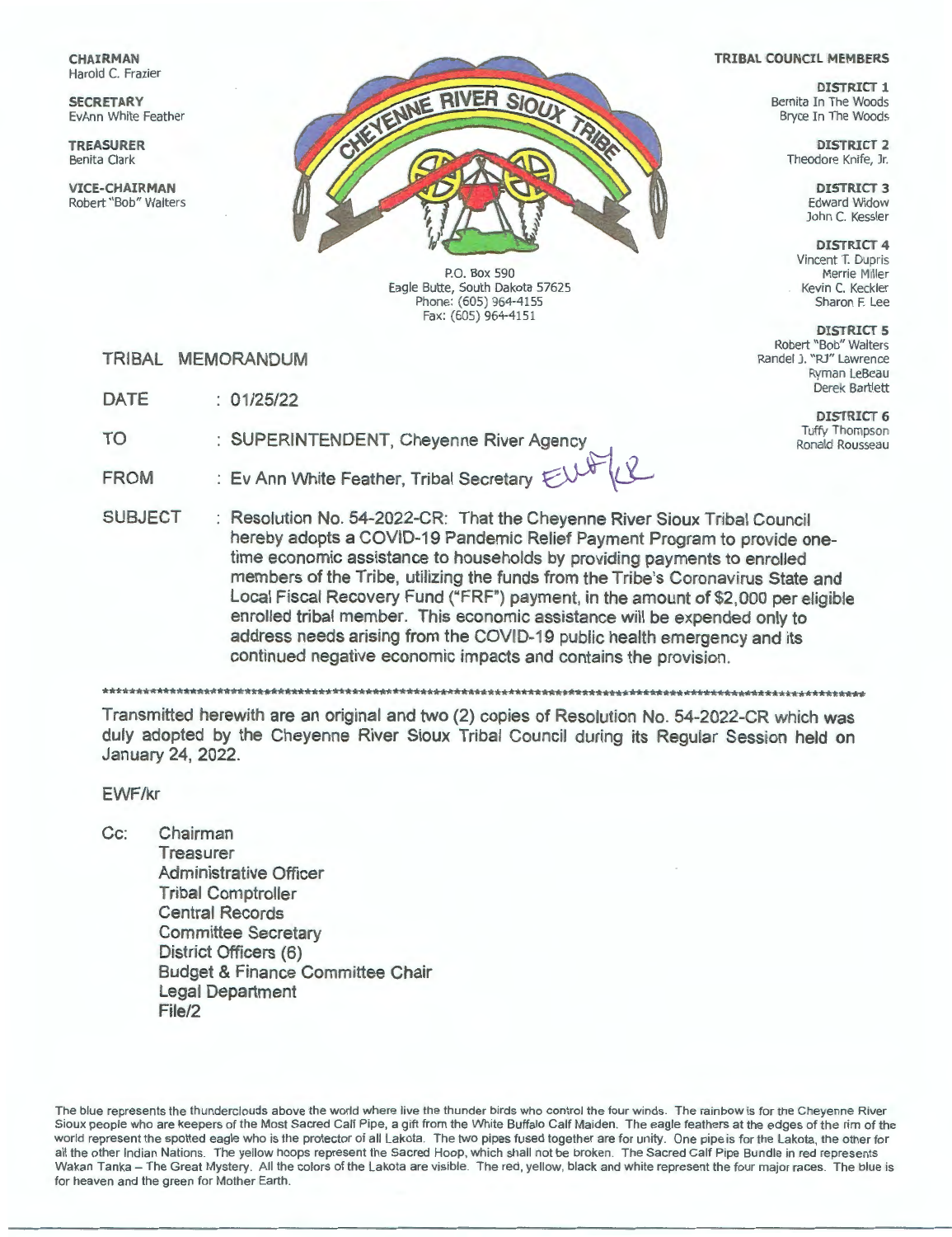#### **RESOLUTION NO. 54-2022-CR**

- WHEREAS, the Cheyenne River Sioux Tribe of South Dakota is an unincorporated Tribe of Indians, having accepted the provisions of the Act of June 18, 1934 [48 Stat. 984]; and
- WHEREAS, the Tribe, in order to establish its tribal organization; to conserve its tribal property; to develop its common resources; and to promote the general welfare of its people, has ordained and established a Constitution and By-Laws; and
- WHEREAS, pursuant to the Cheyenne River Sioux Tribal Constitution and By-Laws, the Tribal Council is vested with the authority to promote the interests of the Tribe, including the peace, safety, property, health and general welfare of the Tribe's members; and
- WHEREAS, the Cheyenne River Sioux Tribe ("Tribe") has 24,990 enrolled members, as of November 8, 2021, and a large percentage of the Tribe's enrolled members live on the Cheyenne River Indian Reservation ("Reservation"); and
- WHEREAS, the Reservation encompasses over 4,250 square miles of land in north central South Dakota, including all of Dewey and Ziebach Counties, and is one of the largest and most geographically remote Indian reservations in the United States; and
- WHEREAS, Reservation residents suffer from high rates of poverty, with a 2019 poverty rate of 35.1 % for the Reservation as a whole, compared to 12.3% for the United States as a whole, according to the U.S. Census Bureau; and
- WHEREAS, in early 2020, a novel and highly contagious coronavirus known as COVID-19 began a worldwide pandemic, overwhelming health care systems and causing millions of hospitalizations and deaths. The COVID-19 virus was and still is - a critical health threat to CRST members. Studies have shown that, over the past two years, Native Americans nationwide have experienced more than 1 ½ times the rate of COVID-19 infections, more than 3 times the rate of hospitalizations, and more than 2 times the death rate compared to non-Natives; and
- WHEREAS, according to the US Centers for Disease Control ("CDC"), low-income and minority populations such as members of the Cheyenne River Sioux Tribe also exhibit higher rates of pre-existing medical conditions that contribute to an increased risk of COVID-19 mortality; and
- WHEREAS, because of the Reservation's pervasive lack of adequate housing and aging infrastructure, many members of the Cheyenne River Sioux Tribe have had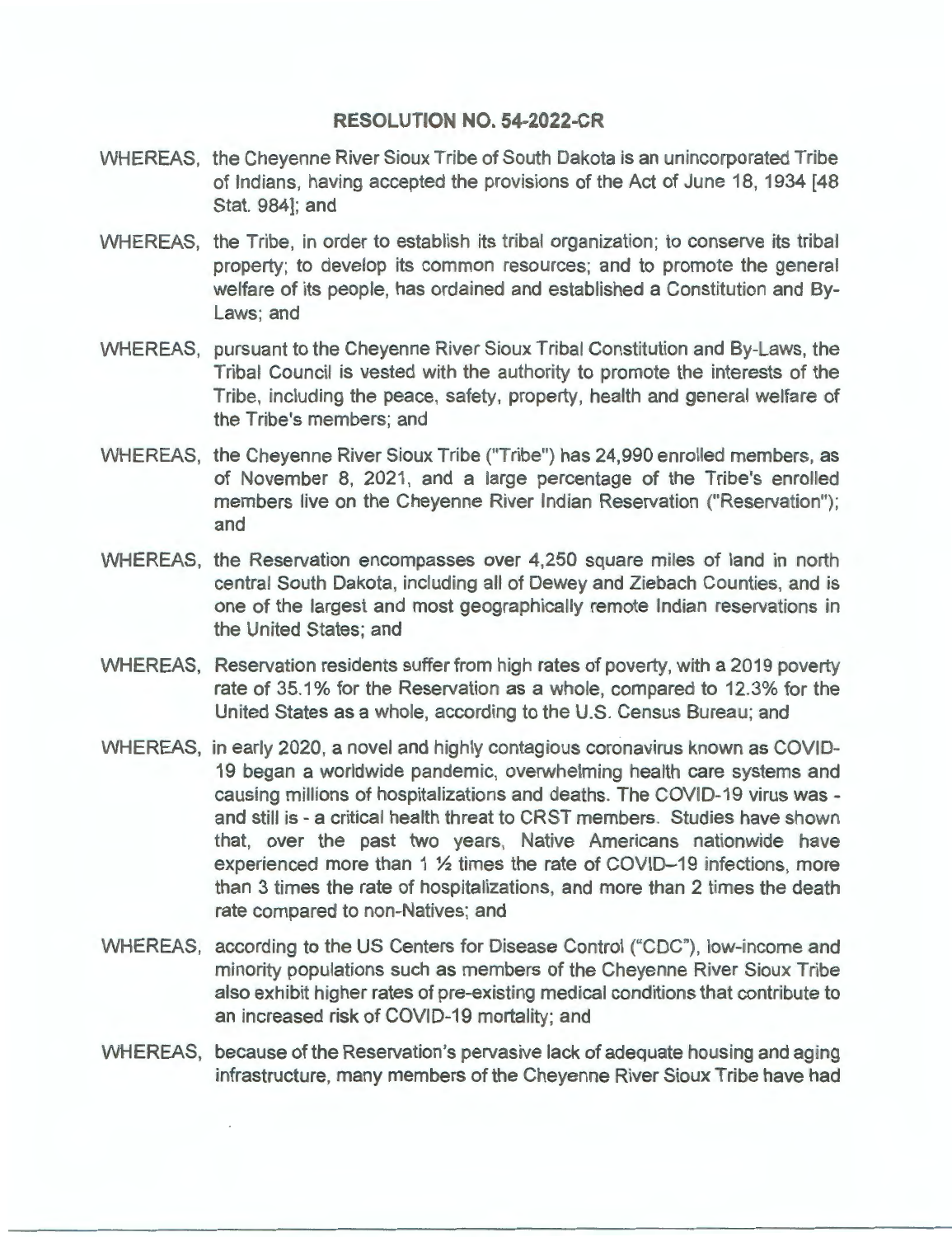### **RESOLUTION NO. 54-2022-CR**

#### **Page Two:**

more limited ability to socially distance or to self-isolate when ill, resulting in faster spread of the COVID-19 virus; and

- WHEREAS, in response to the COVID-19 public health emergency, the federal government enacted the American Rescue Plan ("ARPA") Act, Pub. L. 117- 2 (Mar. 11, 2021), which established a Coronavirus State and Local Fiscal Recovery Fund ("FRF") to be administered by the U.S. Department of the Treasury ("Treasury"). The Tribe has received payments from this fund; and
- WHEREAS, ARPA states that a Tribal government may use FRF payments, among other things, to cover costs incurred by a Tribal government "to respond to the public health emergency with respect to the Coronavirus Disease 2019 (COVID-19) or its negative economic impacts, including assistance to households," ARPA § 602(c)(1)(B); and
- WHEREAS, when ARPA was initially enacted, Treasury issued interim guidance and responses to frequently asked questions regarding how it would implement the ARPA provisions related to permissible FRF expenditures ("Interim Rule" and "FAQ"); and
- WHEREAS, pursuant to the guidance contained in the Interim Rule and the FAQ, as well as the authority contained in CRST Resolution #135-2021-CR, the Tribe issued a cash assistance payment in the amount of \$2,000.00 to each eligible member beginning in July 2021 to assist with their economic recovery from the pandemic; and
- WHEREAS, since that time other COVID-19 variants, such as Delta and Omicron, which are both more infectious and transmittable than the original virus, have sparked new surges across the nation and among members of the Cheyenne River Sioux Tribe. According to the CDC, as of December 2021, COVID-19 in total has infected over 50 million and killed over 800,000 Americans; and
- WHEREAS, on the Cheyenne River Sioux Reservation, COVID-19 has been even more lethal. As of January 21, 2022, it has infected 3,621 residents, of which 237 (6.5% of infections) have been hospitalized and 53 (22% of those hospitalized) have died. The number of deaths caused by COVID on the Cheyenne River Reservation has surpassed all deaths caused by cancer, heart disease, diabetes, liver disease, and accidents from 2014-2018 combined. Preventing and mitigating the spread of COVID-19 among its members continues to require a major public health response from the CRST; and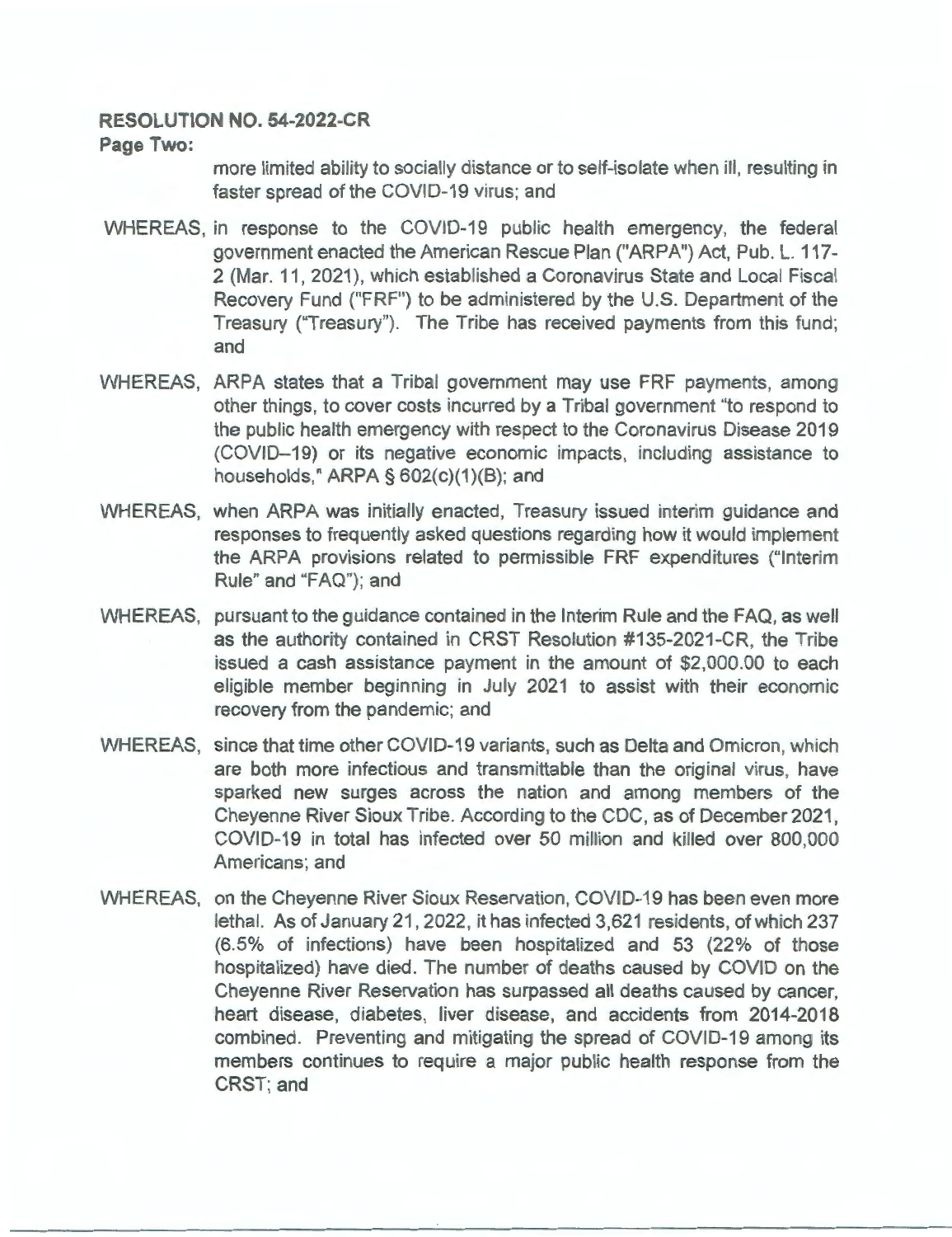# **RESOLUTION NO. 54-2022-CR Page Three:**

- WHEREAS, the combination of underlying health, economic, demographic, and social vulnerabilities has contributed to more severe public health outcomes of the pandemic within the Cheyenne River Sioux Tribe, resulting in an exacerbation of pre-existing disparities in health and economic outcomes; and
- WHEREAS, thanks in large part to the availability of COVID-19 vaccines beginning in early 2021, the national and local economy has made some progress in its recovery since May 2021. However, the economy has also faced setbacks that illustrate the continued risks to the recovery; and
- WHEREAS, because of the Delta and Omicron variants that have raged throughout the United States since this summer, the Tribe has faced additional severe waves of infections, hospitalizations, and deaths, which in turn have increased the strain on our healthcare and governmental support systems and lead to a slowdown in a return to economic stability for members: Inflation is being felt in every aspect of life. Food supplies are not steady, and prices have risen for even the most basic staples. Propane, electricity, and other utility expenses have skyrocketed. The availability of adequate housing is still extremely limited, and housing costs have reached record high levels. PPE is difficult to find, and even when available, it is very expensive. Childcare providers have shut their doors, which has forced many working parents to drop out of the workforce and stay home to care for their children. Thus, despite some progress, there is still a need to respond to the pandemic's long-term economic effects on members of the CRST; and
- WHEREAS, on January 6, 2022, Treasury released its final rule (hereafter "Final Rule") implementing the FRF, stating that it would be effective as of April 1, 2022, but that recipients such as the CRST could take actions and use funds before April 1, 2022, in a manner consistent with the final rule. Treasury Department, 31 CFR Part 35, Coronavirus State and Local Fiscal Recovery Funds Final Rule (https://home.treasury.gov/system/files/136/SLFRF-Final-Rule.pdf, released Jan. 6, 2022, pending publication in Federal Register); and
- WHEREAS, the Final Rule establishes regulations at 31 C.F.R. § 35.6(b)(3)(ii)(A)(1) authorizing "[a]ssistance to households and individuals, including assistance for food; emergency housing needs; burials, home repairs, or weatherization; internet access or digital literacy; cash assistance; and assistance accessing public benefits," Final Rule at p. 418; and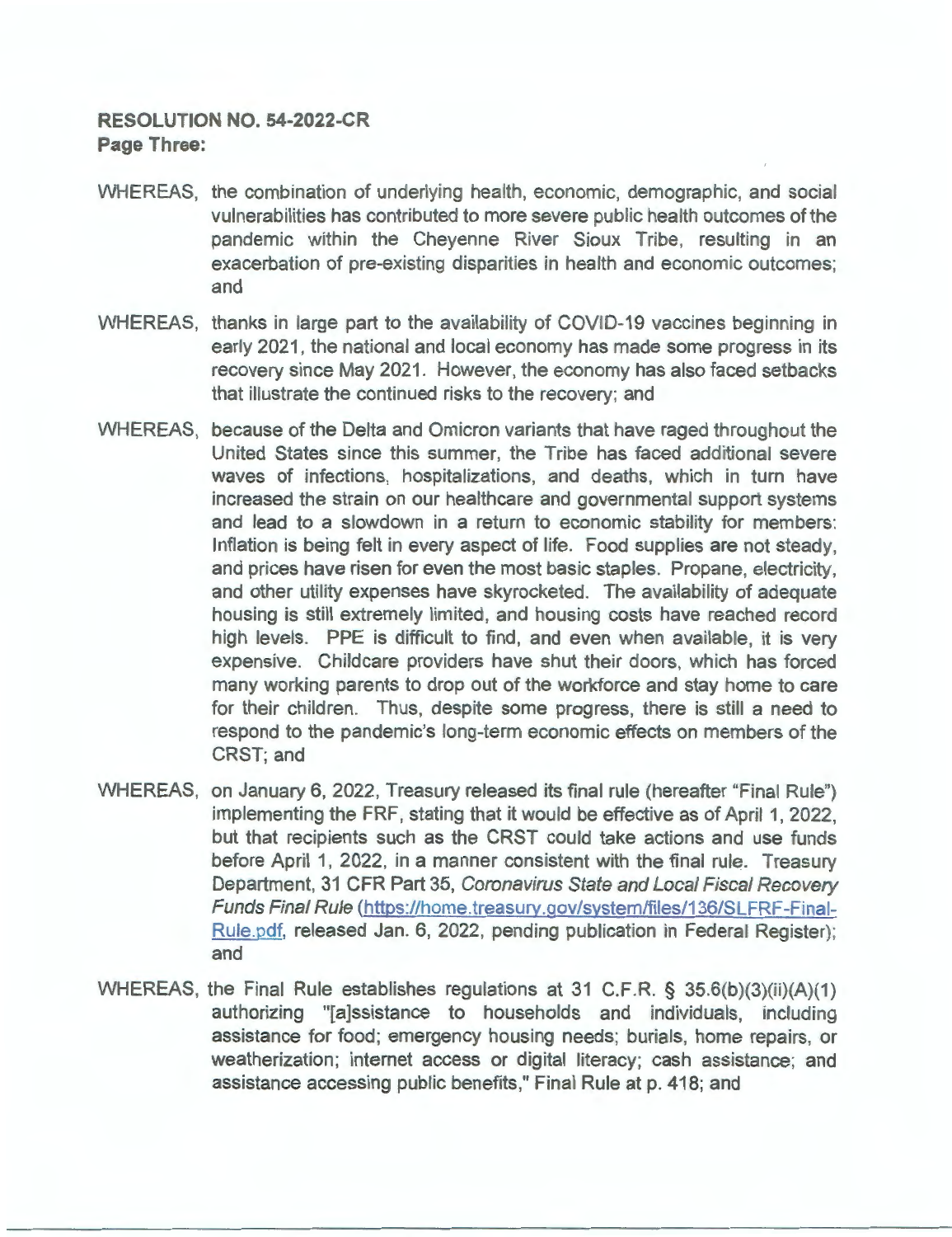- WHEREAS, the Final Rule requires that when assessing whether a potential use of FRF funds is eligible, a FRF recipient such as CRST must determine if there has been a negative economic impact or harm experienced by its members that resulted from the COVID-19 public health emergency. If so, the Tribe must then design a response that addresses the identified economic harm resulting from or exacerbated by the public health emergency. Final Rule at pp. 24-25. In assessing whether a household or population experienced economic harm as a result of the pandemic, the Tribe may presume that a household or population that experienced (1) unemployment, (2) increased food insecurity, (3) increased housing insecurity, or that is (4) low- or moderate-income, had economic harm resulting from the pandemic. Final Rule at p. 37; and
- WHEREAS, the Final Rule further recognizes that there exist "disproportionately impacted households," which are those that are experiencing a disproportionate, or meaningfully more severe, impact from the pandemic because of pre-existing disparities in health and economic status in certain communities, and that these pre-existing disparities magnified the impact of the pandemic on these households and communities. Final Rule at p. 38. Populations receiving services provided by Tribal governments are presumed to be "disproportionately impacted households" under the Final Rule. Final Rule at p. 39; and
- WHEREAS, the Final Rule further states in regard to cash assistance that: "Cash transfers must respond to the negative economic impacts of the pandemic on a household or class of households. ... [R]esponses to negative economic impacts should be reasonably proportional to the impact that they are intended to address. Uses that bear no relation or are grossly disproportionate to the type or extent of harm experienced would not be eligible uses. Reasonably proportional refers to the scale of the response compared to the scale of the harm. It also refers to the targeting of the response to beneficiaries compared to the amount of harm they experienced." Final Rule at p. 91; and
- WHEREAS, since the pandemic began, CRST members have suffered significant and disproportionate negative economic and health impacts and other harms due to the COVID-19 public health emergency, including illness, death, unemployment, increased food and housing insecurity, increased expenses, and loss of income; and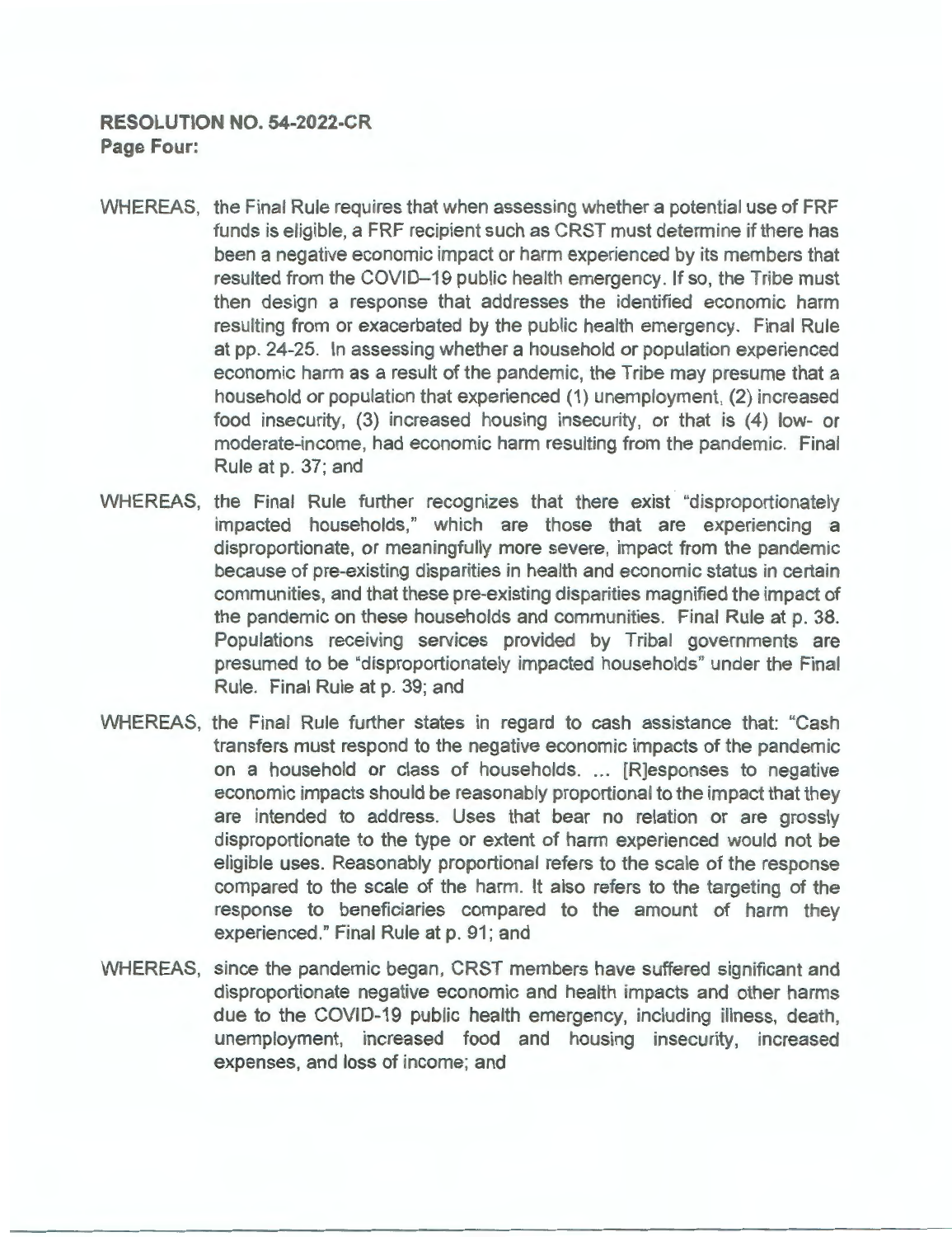# **RESOLUTION NO. 54-2022-CR Page Five:**

- WHEREAS, because of the lethal and highly contagious COVID variants that continue to circulate around the US, and the precarious economic recovery of the nation, members of the Cheyenne River Sioux Tribe continue to require financial assistance for increased food, utilities, housing, rent and mortgage expenses, home repairs, medical and burial expenses, distance learning and telework expenses, personal protective equipment and sanitation supplies, and other expenses in response to the COVID-19 public health emergency; and
- WHEREAS, the Tribal Council finds that it is administratively and financially less burdensome for the Tribe to provide one cash assistance payment to members rather than develop and administer separate programs to assist its members with such needs as food assistance, housing assistance, internet access, home repairs and weatherization, cash assistance, etc....; and
- WHEREAS, such a cash assistance payment would alleviate the immediate and nearterm negative economic impacts caused by the pandemic on its members, especially the additional burdens brought about by the delta and omicron waves of COVID-19, while allowing the Tribe to also concentrate on addressing the long-term disproportionate impacts of COVID-19 on its members due to pre-existing health and economic disparities; and
- WHEREAS, the Tribal Council finds that the economic assistance authorized by this Resolution is proportional to the negative economic impacts and other harms tribal members continue to endure as a result of the COVID-19 public health crisis; now
- THEREFORE BE IT RESOLVED, that the Cheyenne River Sioux Tribal Council hereby adopts a COVID-19 Pandemic Relief Payment Program to provide one-time economic assistance to households by providing payments to enrolled members of the Tribe, utilizing funds from the Tribe's Coronavirus State and Local Fiscal Recovery Fund ("FRF") payment, in the amount of \$2,000 per eligible enrolled tribal member. This economic assistance will be expended only to address needs arising from the COVID-19 public health emergency and its continued negative economic impacts; and
- BE IT FURTHER RESOLVED, that the Cheyenne River Sioux Tribe COVID-19 Pandemic Relief Payment Program shall be open to all enrolled members of the Cheyenne River Sioux Tribe who are experiencing continued negative economic impacts from the COVID-19 public health emergency, and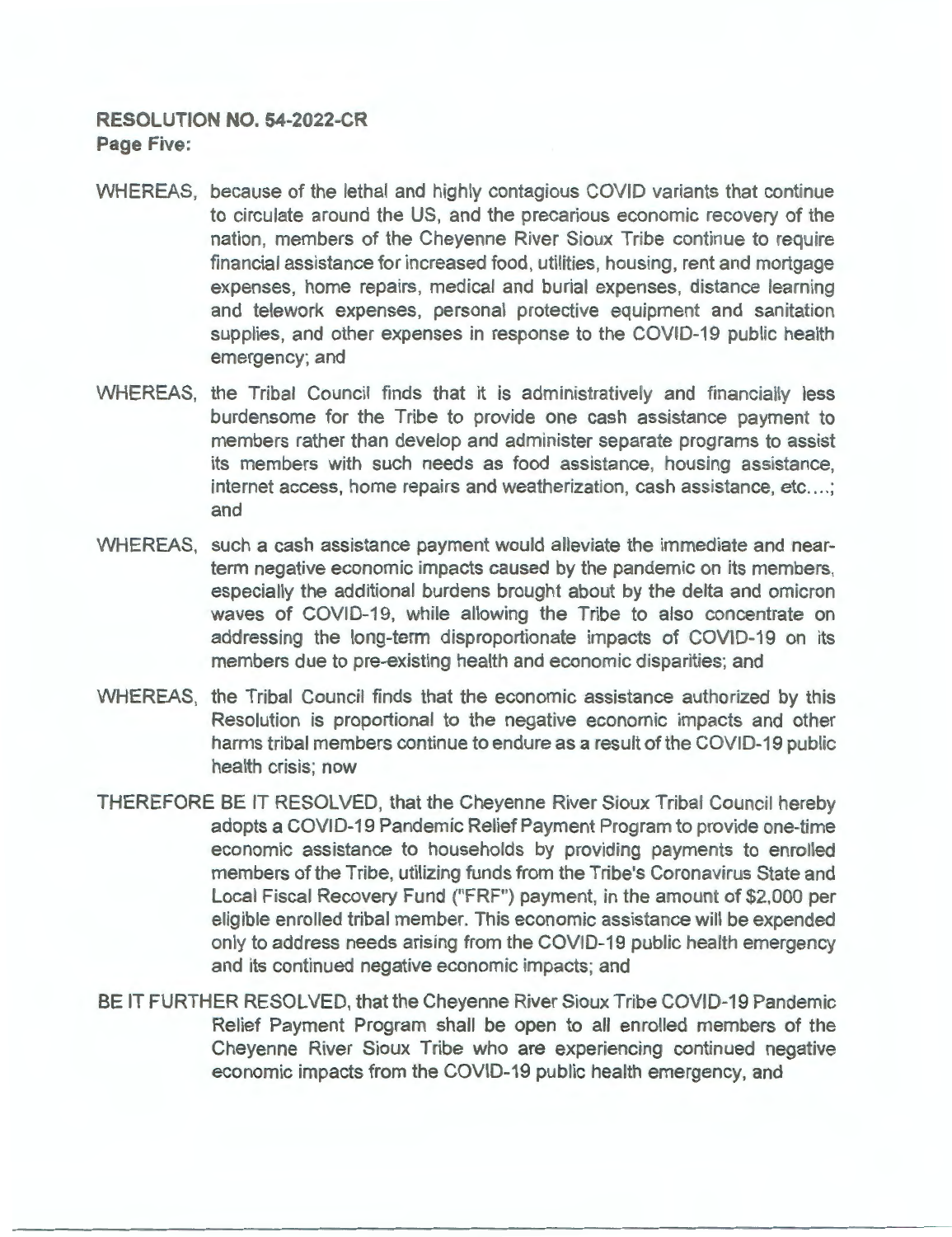# **RESOLUTION NO. 54-2022-CR**

#### **Page Six:**

eligibility will be based on an assessment of continued need based on those negative economic impacts; and

BE IT FURTHER RESOLVED, that to receive financial assistance under this program, an enrolled tribal member must submit a signed certification form, which will be made available by the Tribe on January 26, 2022. The individual must provide all information requested on the form and certify, subject to penalties of perjury, that the applicant needs additional economic assistance due to actual negative economic impacts suffered by the applicant as a result of the continuing COVID-19 public health crisis and that such negative economic impacts are at least \$2,000.00. The applicant will be required to submit such information or documentation as the Tribe deems necessary and appropriate to support members' claims; and

BE IT FURTHER RESOLVED, that examples of continued negative economic impacts as a result of the COVID-19 pandemic include, but are not limited to:

- increased household expenses due to the COVID-19 pandemic;
- decreased household income due to the COVID-19 pandemic;
- persons in the household who are over age 18 have experienced unemployment during the pandemic and/or are currently unemployed;
- persons in the household have experienced food insecurity during the pandemic;
- persons in the household have experienced housing insecurity during the pandemic;
- the household is low- or moderate-income;
- elementary, secondary, or post-secondary students who have lost instructional time due to school closures or remote education; and
- persons in the household are surviving spouses or dependents of persons who have passed away due to COVID-19; and
- BE IT FURTHER RESOLVED, that in order to be eligible for assistance under this program, an applicant must be enrolled as a member of the Cheyenne River Sioux Tribe on or before January 19, 2022, and meet all other eligibility requirements; and
- BE IT FURTHER RESOLVED, that while this program will be structured with the intent that the assistance will be non-taxable to tribal members under the Tribal General Welfare Exclusion Act and IRS Revenue Procedure 2014-35, if the